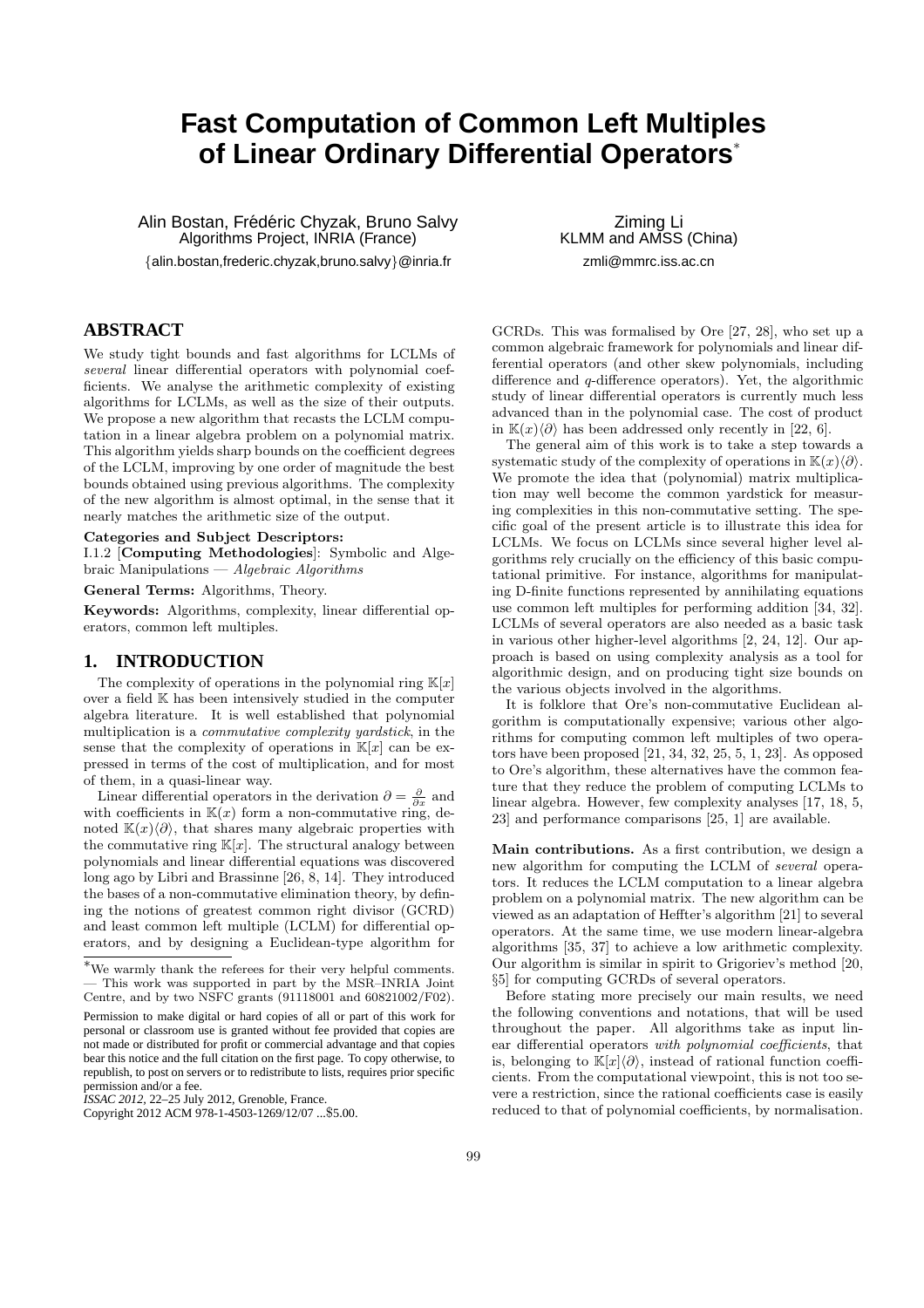|            | $\vert$ Algorithm $\vert$ Heffter's + DAC <sup>*</sup> |                                            | $Li's + DAC^*$ van der Hoeven's + DAC van Hoeij's New <sup>*</sup> |                                                                                  |  |
|------------|--------------------------------------------------------|--------------------------------------------|--------------------------------------------------------------------|----------------------------------------------------------------------------------|--|
| Complexity | $\widetilde{O}(k^5r^4d)$                               | $\widetilde{O}(k^{\theta+3}r^{\theta+2}d)$ | $\widetilde{O}(k^5r^4d)$                                           | $\widetilde{O}(k^{\theta+1}r^{\theta+1}d) \widetilde{O}(k^{2\theta}r^{\theta}d)$ |  |

#### <span id="page-1-0"></span>Figure 1: Costs of various algorithms for the LCLM computation of k operators of bidegrees  $(d, r)$  in  $(x, \partial)$ . Algorithms marked by a star  $(*)$  also compute cofactors for the same complexity.

For  $L_1, \ldots, L_k$  in  $\mathbb{K}[x]\langle\partial\rangle$ , we write LCLM $(L_1, \ldots, L_k)$  for the primitive LCLM of  $L_1, \ldots, L_k$  in  $\mathbb{K}[x]\langle\partial\rangle$ . We say that an operator  $L \in \mathbb{K}[x]\langle\partial\rangle$  has bidegree at most  $(d, r)$  in  $(x, \partial)$ if it has order at most  $r$  and polynomial coefficients of degree at most d. The cost of our algorithms is measured by the number of arithmetic operations that they use in the base field K. The constant  $\theta \in [2, 3]$  stands for a feasible exponent for matrix multiplication over  $K$  (see definition in Section [2\)](#page-2-0), and the soft-O notation  $\widetilde{O}(t)$  indicates that polylogarithmic factors are neglected. Our main result is the following.

Theorem 1 Let  $L_1, \ldots, L_k$  be operators in K[x] $\langle \partial \rangle$  of bidegrees at most  $(d, r)$  in  $(x, \partial)$ . Then LCLM $(L_1, \ldots, L_k)$  has order at most kr, degrees in x at most  $dk(rk - r + 1)$ , and it can be computed in  $\widetilde{O}(k^{2\theta}r^{\theta}d)$  arithmetic operations in K.

The upper bound  $dk(rk - r + 1)$  on coefficient degrees is sharp, in the sense that it is reached on generic inputs. It improves by one order of magnitude the best bound  $O(k^2r^2d)$ obtained using previous algorithms. Moreover, for fixed  $k$ , the cost of the new algorithm is almost optimal, in the sense that it nearly matches the arithmetic size of the LCLM.

As a second contribution, we analyse the worst-case arithmetic complexity of existing algorithms for LCLMs, as well as the size of their outputs. For instance, we show that the extension to several operators of the "folklore" algorithm in [\[34,](#page-7-7) [32\]](#page-7-8) has complexity  $\tilde{O}(k^{\theta+1}r^{\theta+1}d)$ . We call this extension van Hoeij's algorithm, after the name of the implementor in Maple's package DEtools of one of its variants. These estimates are in accordance with our experiments showing that our new algorithm performs faster for large order  $r$ , while van Hoeii's algorithm is well suited for large  $k$ .

Using our tight degree bounds, we also show that any algorithm that computes the LCLM of two operators of bidegree  $(d, r)$  in  $(x, \partial)$  in complexity  $\tilde{O}(r^{\alpha} d^{\beta})$  can be used as the building block of a divide-and-conquer (DAC) algorithm that computes the LCLM of  $k$  operators of bidegree  $(d, r)$ in complexity  $\widetilde{O}(k^{\alpha+2\beta}r^{\alpha+\beta}d^{\beta})$ . The costs of several algo-rithms are summarised in Figure [1,](#page-1-0) where notation  $A +$ DAC indicates that algorithm  $\mathcal A$  is used in a DAC scheme.

As a third contribution, we prove an upper bound  $B \approx$  $2k(d + r)$  on the total degree in  $(x, \partial)$  of nonzero common left multiples (not necessarily of minimal order). This is a new instance of the philosophy, initiated in [\[7\]](#page-7-22), of relaxing order minimality for linear differential operators, in order to achieve better arithmetic size. While, by Theorem [1,](#page-1-1) the total arithmetic size of the LCLM is typically  $k^3r^2d$ , there exist common left multiples of total size  $4k^2(d+r)^2$  only.

A fourth contribution is a fast Magma implementation that outperforms Magma's LCLM routine. Experimental results confirm that the practical complexity of the new algorithm behaves as predicted by our theoretical results.

Last, but not least, we have undertaken an extensive bibliographic search, which we now proceed to describe.

Previous work. Libri [\[26\]](#page-7-0) and Brassinne [\[8\]](#page-7-1) (see also [\[14\]](#page-7-2)) defined the notions of GCRD and LCLM of linear differ-

<span id="page-1-1"></span>ential operators, and sketched a Euclidean-type algorithm for GCRDs. Von Escherich [\[15\]](#page-7-23) defined the related notion of differential resultant of two linear differential operators. Articles [\[8,](#page-7-1) [15\]](#page-7-23) contain the embryo of an algorithm for the LCLM based on linear algebra; that algorithm was explicitly stated by Heffter [\[21\]](#page-7-12), and later rediscovered by Poole in his classical book [\[31\]](#page-7-24). The roots of a subresultant theory for differential operators are in Pierce's articles [\[29,](#page-7-25) [30\]](#page-7-26). Blumberg [\[3\]](#page-7-27) gave one of the first systematic accounts of the algebraic properties of linear differential operators. Building on predecessors' works, Ore [\[27,](#page-7-3) [28\]](#page-7-4) extended the Euclideantype theory to the more general framework of skew polynomials. He showed [\[28,](#page-7-4) Theorem 8, §3] that, while the LCLM is not related to the GCRD by a simple formula as in the commutative case, there nevertheless exists a formula expressing the LCLM in terms of the successive remainders in the Euclidean scheme. Almost simultaneously, Wedderburn [\[40,](#page-7-28) §7-8] showed that the LCLM can also be computed by an extended version of the Euclidean-Ore algorithm, that computes Bézout cofactors along the way.

In the computer algebra literature, algorithmic issues for skew polynomials emerged in the 1990s, and were popu-larised by Bronstein and Petkovšek [\[9,](#page-7-29) [10\]](#page-7-30). Grigoriev [\[20,](#page-7-21) §6] designed a fast algorithm for computing the GCRD of a family of linear differential operators; to do so, he proved tight bounds on the degree of the GCRD, by extending von Escherich's construction of the Sylvester matrix for two differential operators to an arbitrary number of operators. The bound is linear in the number of operators, in their maximal order and in their maximal degree [\[20,](#page-7-21) Lemma 5.1]. Giesbrecht analysed the complexity of the LCLM computation for two operators, but only in terms of their order [\[17,](#page-7-17) [18\]](#page-7-18). (Strictly speaking, his method was proposed for a different Ore ring, but it extends to more general settings, including the differential case.) For two operators  $L_1, L_2 \in \mathbb{K}(x)\langle\partial\rangle$  of orders at most r, the first (Heffter-style) algorithm [\[17,](#page-7-17) Lemma 5] computes  $\text{LCLM}(L_1, L_2)$  in  $O(r^{\theta})$ operations in  $\mathbb{K}(x)$ , while the second one [\[18,](#page-7-18) Lemma 2.1] (based on the extended Euclidean-Ore scheme) uses  $\tilde{O}(r^2)$ operations in  $K(x)$ . To our knowledge, no algorithm currently exists similar to the Lehmer-Knuth-Schönhage halfgcd algorithm [\[16,](#page-7-31) Chapter 11], using a number of operations in  $K(x)$  that is quasi-linear in r. Li [\[25\]](#page-7-13) pointed out that algorithms for the LCLM computation that have good complexity with respect to the order, such as the naive Euclidean-Ore algorithm, do not necessarily behave well because of coefficient growth. He developed a generalisation of the classical subresultant theory to Ore polynomials, that provides determinantal formulas and degree bounds for the GCRD and the LCLM [\[25\]](#page-7-13). He also compared the practical efficiency of Maple implementations of several algorithms.

Giesbrecht and Zhang [\[19,](#page-7-32) Theorem 2.1] mention a complexity bound of  $O(r^5d^2)$  for the LCLM computation of two operators of bidegree  $(d, r)$  in  $(x, \partial)$ , based on an unpublished 2002 note of Li. Over fields of characteristic zero, Bostan [\[5,](#page-7-14) Chapter 10] sketched a general strategy for com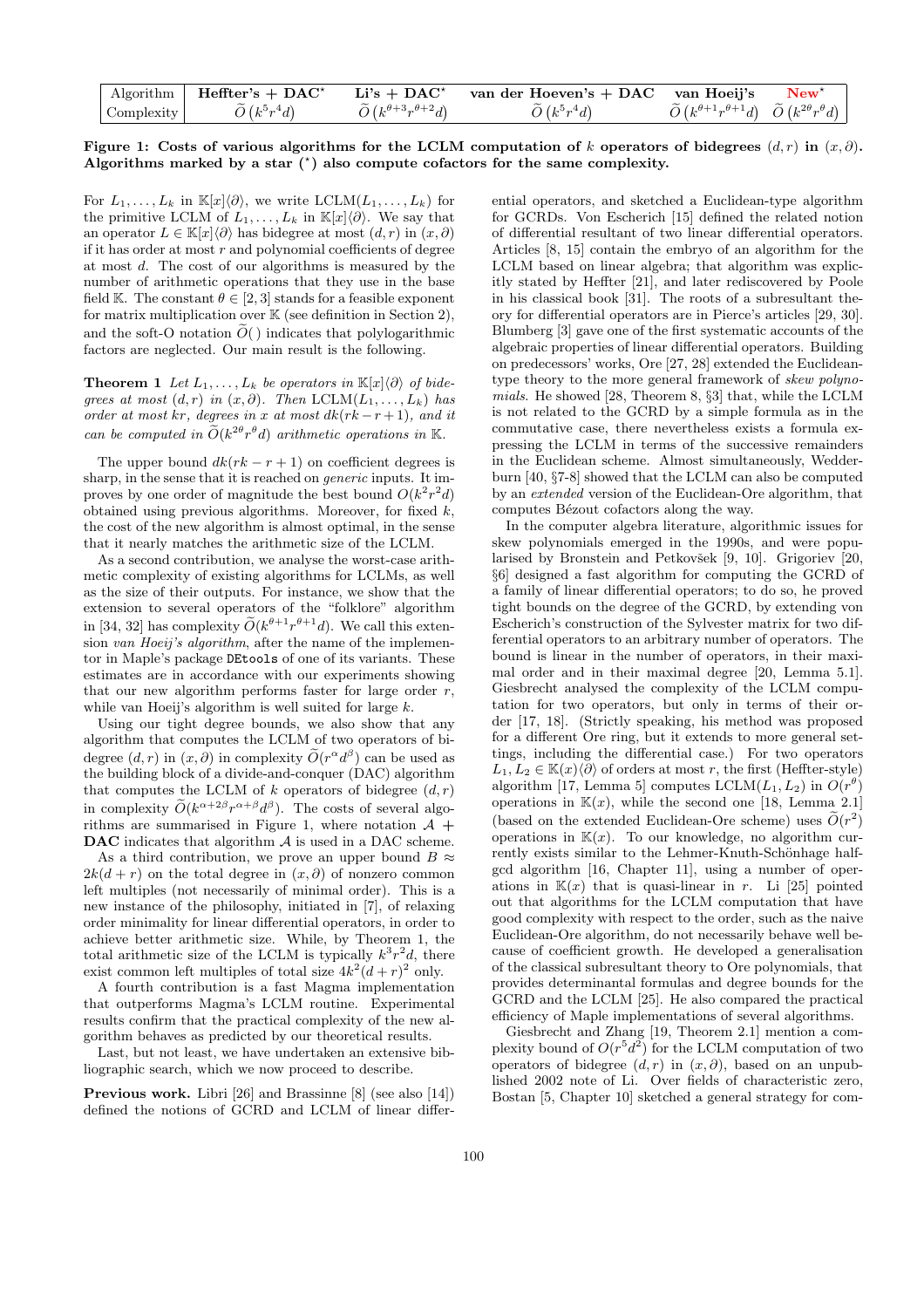puting several constructions on differential operators (including LCLMs), based on an evaluation-interpolation approach on power series solutions. He stated, without proofs, several degree bounds and complexity results. For two operators  $L_1, L_2$  of bidegree  $(n, n)$  in  $(x, \partial)$ , he announced that using fast Hermite-Padé approximation for the interpolation step yields an algorithm that computes  $LCLM(L_1, L_2)$ in  $O(n^{\theta+2})$  operations. The approach was enhanced by van der Hoeven [\[23\]](#page-7-16), who showed that the costs of the basic operations on differential operators can be expressed in terms of the cost of multiplication in  $\mathbb{K}[x]\langle\partial\rangle$ , and proved the complexity bound  $O(n^{\theta+2})$  stated without proof in [\[5,](#page-7-14) §10.5].

# <span id="page-2-0"></span>**2. PRELIMINARIES**

Let  $(K, \delta)$  be a differential field, that is, a field K equipped with an additive map  $\delta: K \to K$  satisfying the Leibniz rule  $\delta(xy) = x\delta(y) + \delta(x)y$  for all  $x, y \in K$ . We denote by  $K[\partial;\delta]$ the ring of linear differential operators over the differential field  $(K, \delta)$ . A nonzero element L in  $K[\partial; \delta]$  is of the form

$$
L = a_r \partial^r + a_{r-1} \partial^{r-1} + \cdots + a_0,
$$

where  $a_r, a_{r-1}, \ldots, a_0 \in K$  with  $a_r \neq 0$ . We call r the order of L, and denote it by  $ord(L)$ . The noncommutative ring  $K[\partial; \delta]$  is a left (and right) principal ideal domain, for which a Euclidean algorithm exists [\[27,](#page-7-3) [28\]](#page-7-4).

Let  $L, L_1, \ldots, L_k$  be nonzero elements in  $K[\partial; \delta]$ . Then L is called a *common left multiple* (CLM) of  $L_1, \ldots, L_k$  if  $L =$  $Q_1L_1 = \cdots = Q_kL_k$  for some  $Q_1, \ldots, Q_k \in K[\partial; \delta]$ . A common left multiple of the least order is called a least common left multiple (LCLM). Two LCLMs of  $L_1, \ldots, L_k$  are Klinearly dependent.

Our main focus is on the particular case  $K = \mathbb{K}(x)$ , the field of rational functions with coefficients in K, and  $\delta = \frac{d}{dx}$ , the usual derivation with respect to  $x$ . In this case, we use the notation  $\mathbb{K}(x)\langle\partial\rangle$  for  $K[\partial;\delta]$ , and  $\text{LCLM}(L_1,\ldots,L_k)$  for the primitive LCLM of  $L_1, \ldots, L_k$  in  $\mathbb{K}[x]\langle\partial\rangle$ , that is the LCLM of  $L_1, \ldots, L_k$  computed in  $\mathbb{K}(x)\langle\partial\rangle$  and normalised in K[x] $\langle \partial \rangle$  with trivial content. However, in order to keep the mathematical exposition as independent as possible of any particular case, we stick to the more general setting  $K[\partial; \delta]$ whenever we discuss mathematical properties and bird's-eye view descriptions of algorithms.

Polynomial and matrix arithmetic*.* The cost of our algorithms will be measured by the number of field operations in K they use. To simplify the presentation, we assume that polynomials in  $\mathbb{K}[x]_{\leq n}$  (*i.e.*, of degree less than *n* in *x*) can be multiplied within  $O(n \log(n) \log \log(n)) = \tilde{O}(n)$  operations in K, using the FFT-based algorithms in [\[33,](#page-7-33) [11\]](#page-7-34). Most basic polynomial operations in  $\mathbb{K}[x]_{\leq n}$  (division, extended gcd, interpolation, etc.) have cost  $\widetilde{O}(n)$  [\[16\]](#page-7-31). We suppose that  $\theta$ is a feasible exponent for matrix multiplication over K, that is, a real constant  $2 \leq \theta \leq 3$ , such that two  $n \times n$  matrices with coefficients in K can be multiplied in time  $O(n^{\theta})$ . The current tightest upper bound is  $\theta$  < 2.3727 [\[39\]](#page-7-35), following work of Coppersmith and Winograd [\[13\]](#page-7-36), and Stothers [\[38\]](#page-7-37).

<span id="page-2-5"></span>The following result, due to Storjohann and Villard [\[35,](#page-7-19) [37\]](#page-7-20), will be helpful to estimate complexities for solving linear systems arising from LCLM computations. Note that this is currently the best complexity result on polynomial linear algebra. The probabilistic aspects of the algorithms described in this article are entirely inherited from it.

**Theorem 2** [\[35,](#page-7-19) [37\]](#page-7-20) Let M be an  $m \times n$  matrix with entries in  $\mathbb{K}[x]_{< d}$ . The rank  $\rho$  of M can be computed together with  $m - \rho$  linearly independent polynomial elements in the left kernel of M within  $\widetilde{O}(mn \rho^{\theta-2} d)$  operations in K by a (certified) randomised Las Vegas algorithm.

Moreover, if  $m = n$ , then the determinant of M can be computed using  $\widetilde{O}(n^{\theta} d)$  operations in K.

# <span id="page-2-4"></span>**3. LINEAR FORMULATION FOR COMMON LEFT MULTIPLES**

In order to connect the computation of common left multiples with linear algebra, we introduce some more notation. For a nonnegative integer n, we denote by  $K[\partial; \delta]_{\leq n}$  the Klinear subspace of  $K[\partial; \delta]$  consisting of all linear differential operators whose orders are at most  $n$ . Moreover, we define a K-linear bijection

$$
\phi_n: K[\partial; \delta]_{\leq n} \longrightarrow K^{n+1}
$$
  

$$
\sum_{i=0}^n a_i \partial^i \mapsto (a_n, a_{n-1}, \dots, a_0).
$$

For a nonzero element  $P \in K[\partial; \delta]$  of order m, and for an integer *n* with  $n > m$ , we define the Sylvester-type matrix

$$
S_n(P) := \left( \begin{array}{c} \phi_n\left(\partial^{n-m}P\right) \\ \phi_n\left(\partial^{n-1-m}P\right) \\ \vdots \\ \phi_n(P) \end{array} \right).
$$

The matrix  $S_n(P)$  has  $n - m + 1$  rows and  $n + 1$  columns. In particular,  $S_n(1)$  is the identity matrix of size  $n+1$ . This matrix enables one to express multiplication by P in  $K[\partial; \delta]$ as a vector-matrix product. Precisely, for  $Q \in K[\partial; \delta]_{\leq n-m}$ ,

<span id="page-2-3"></span><span id="page-2-2"></span>
$$
\phi_n(QP) = \phi_{n-m}(Q)S_n(P). \tag{1}
$$

Let  $L_1, \ldots, L_k$  be nonzero elements in  $K[\partial; \delta]$ . For  $n \geq$  $\max_{1 \leq i \leq k} \operatorname{ord}(L_i)$ , the matrix

<span id="page-2-1"></span>
$$
M_n := \begin{pmatrix} S_n(L_1) & & & \\ & S_n(L_2) & & \\ & & \ddots & \\ & & & S_n(L_k) \\ S_n(-1) & S_n(-1) & \cdots & S_n(-1) \end{pmatrix}
$$
 (2)

has  $(k+1)(n+1) - \sum_{i=1}^{k} \text{ord}(L_i)$  rows and  $k(n+1)$  columns. The following theorem is the main result of this section.

**Theorem 3** Let  $L_1, \ldots, L_k$  be elements in  $K[\partial; \delta] \setminus \{0\}$  of orders  $r_1, \ldots, r_k$ , and let  $n \geq \text{ord}(\text{LCLM}(L_1, \ldots, L_k)).$ 

- (i) If L is a common left multiple of  $L_1, \ldots, L_k$  such that  $\mathrm{ord}(L) \leq n$  and  $L = Q_1L_1 = \cdots = Q_kL_k$ , then the vector  $(\phi_{n-r_1}(Q_1), \ldots, \phi_{n-r_k}(Q_k), \phi_n(L))$  belongs to the left kernel of the matrix  $M_n$  defined in [\(2\)](#page-2-1).
- (ii) If the vector  $(\mathbf{u}_1, \ldots, \mathbf{u}_k, \mathbf{u})$  is a nonzero vector in the left kernel of  $M_n$ , where  $\mathbf{u}_i \in K^{n+1-r_i}$  for  $i = 1, \ldots, k$ and  $\mathbf{u} \in K^{n+1}$ , then  $\mathbf{u}$  is nonzero, and  $\phi_n^{-1}(\mathbf{u})$  is a common left multiple of  $L_1$ , ...,  $L_k$  with respective left cofactors  $\phi_{n-r_1}^{-1}(\mathbf{u}_1), \ldots, \phi_{n-r_k}^{-1}(\mathbf{u}_k)$ .
- (iii) If  $\rho$  is the rank of  $M_n$ , then ord  $(LCLM(L_1, ..., L_k)) = \rho + \sum_{i=1}^k r_i - k(n+1)$ .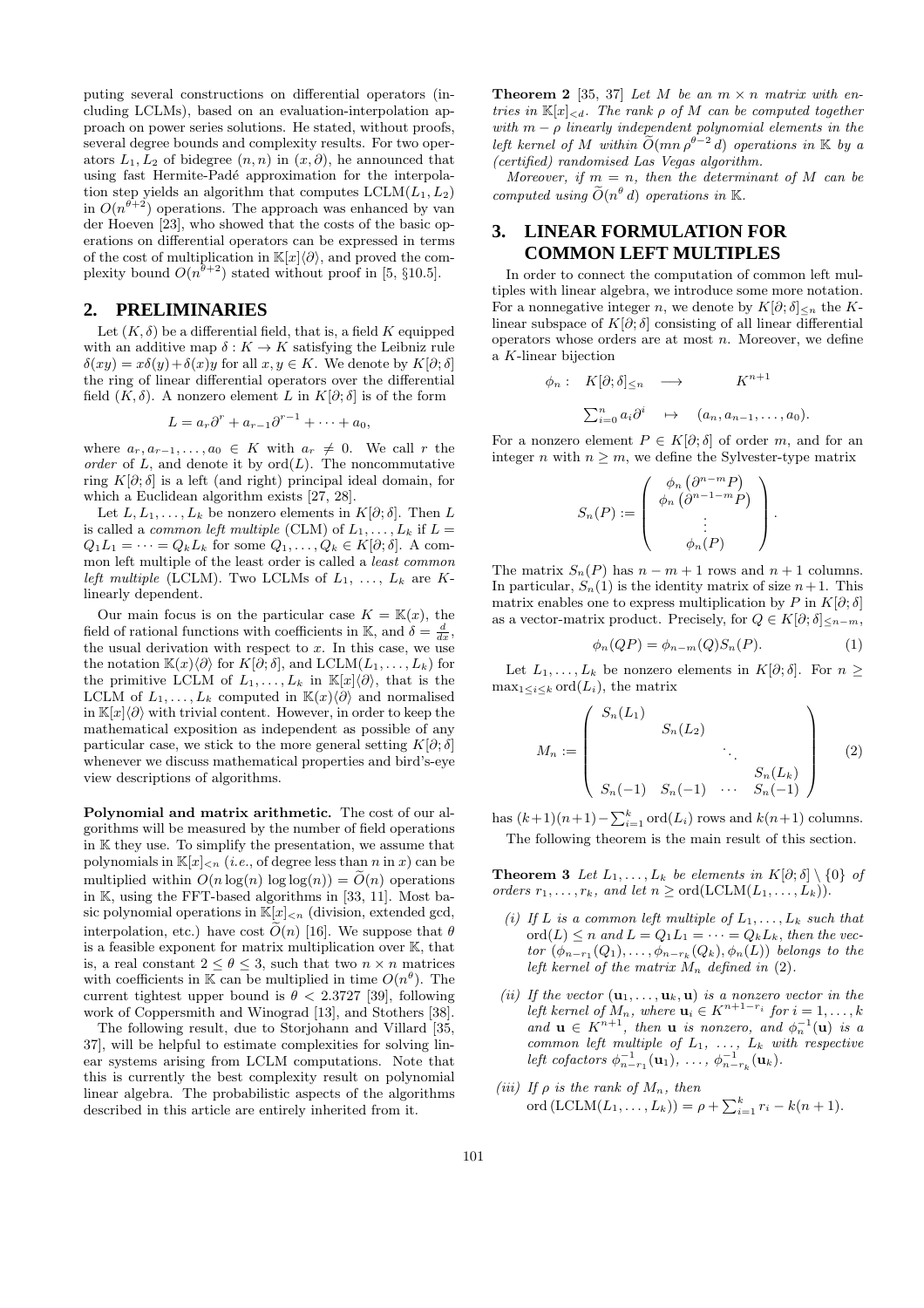PROOF. Suppose that  $L = Q_i L_i$  for  $1 \leq i \leq k$ . By [\(1\)](#page-2-2),

$$
\phi_{n-r_i}(Q_i)S_n(L_i)=\phi_n(L),
$$

which is equivalent to  $\phi_{n-r_i}(Q_i)S_n(L_i)+\phi_n(L)S_n(-1)=0.$ Therefore the vector  $(\phi_{n-r_1}(Q_1), \ldots, \phi_{n-r_k}(Q_k), \phi_n(L))$  belongs to the left kernel of  $M_n$ . The first assertion is proved.

Conversely, suppose that  $(\mathbf{u}_1, \dots, \mathbf{u}_k, \mathbf{u})$  is a nonzero vector in the left kernel of  $M_n$ . Then  $\mathbf{u}_i S_n(L_i) + \mathbf{u} S_n(-1) = 0$ for all i with  $1 \leq i \leq k$ . It follows from [\(1\)](#page-2-2) that

$$
\phi_{n-r_i}^{-1}(\mathbf{u}_i)L_i = \phi_n^{-1}(\mathbf{u}).
$$

Thus, **u** is nonzero, for otherwise, since  $\phi_n$  is an isomorphism, all the  $\mathbf{u}_i$  would be equal to zero. The second assertion follows.

To prove the last assertion, we set  $L = LCLM(L_1, \ldots, L_k)$ and  $\ell = \text{ord}(L)$ . Assume further that  $L = Q_i L_i$  for all i with  $1 \leq i \leq k$ . Then  $L, \partial L, \ldots, \partial^{n-\ell}L$  are common left multiples of  $L_1, \ldots, L_k$  of orders at most n, and such that

$$
\partial^j L = \left( \partial^j Q_i \right) L_i \quad \text{for all } 1 \leq i \leq k \text{ and } 0 \leq j \leq n - \ell.
$$

By the first assertion, for  $0 \leq j \leq n - \ell$ , the vector

$$
\mathbf{v}_{j} = \left(\phi_{n-r_1}\left(\partial^{j} Q_1\right), \ldots, \phi_{n-r_k}\left(\partial^{j} Q_k\right), \phi_n\left(\partial^{j} L\right)\right)
$$

belongs to the left kernel of  $M_n$ . These vectors are Klinearly independent because  $L, \partial L, \ldots, \partial^{n-\ell}L$  are. On the other hand, if  $(\mathbf{u}_1, \ldots, \mathbf{u}_k, \mathbf{u})$  is a nonzero vector in the left kernel of  $M_n$ , where  $\mathbf{u}_1 \in K^{n-r_1+1}, \ldots, \mathbf{u}_k \in K^{n-r_k+1}$ , and  $\mathbf{u} \in K^{n+1}$ , then  $\phi_n^{-1}(\mathbf{u})$  is a common left multiple of  $L_1$ ,  $\ldots, L_k$  with order no greater than n by the second assertion. Hence,  $\phi_n^{-1}(\mathbf{u})$  is a K-linear combination of  $\partial^{n-\ell}L$ ,  $\partial^{n-\ell-1}L, \ldots, L$ , because it is a left multiple of L. Hence, there exist  $c_{n-\ell}, c_{n-\ell-1}, \ldots, c_0$  in K such that

$$
\phi_n^{-1}(\mathbf{u})=c_{n-\ell}\partial^{n-\ell}L+c_{n-\ell-1}\partial^{n-\ell-1}L+\cdots+c_0L,
$$

which implies that the last  $n + 1$  coordinates of the vector  $(\mathbf{u}_1, \ldots, \mathbf{u}_k, \mathbf{u}) - \sum_{j=0}^{n-\ell} c_j \mathbf{v}_j$  are all equal to zero. Since this vector belongs to the left kernel of  $M_n$ , all its coordinates are zero by the second assertion. We conclude that  $\{v_0, \ldots, v_{n-\ell}\}\$ is a K-basis of the left kernel of  $M_n$ , and thus  $n - \ell + 1$  is its dimension. Then (iii) follows from the rank-nullity theorem, because  $M_n$  has  $(k+1)(n+1) - \sum_{i=1}^{k} r_i$ rows.

<span id="page-3-1"></span>Since the rank of  $M_n$  is at most  $k(n + 1)$ , a direct consequence of Theorem [3](#page-2-3) (iii) is the following classical result.

Corollary 4  $For L_1, \ldots, L_k \in K[\partial; \delta] \setminus \{0\},$ 

ord  $(\text{LCLM}(L_1, \ldots, L_k)) \leq \text{ord}(L_1) + \cdots + \text{ord}(L_k).$ 

## **4. COMPUTING LCLMS**

In this section, we review a few known methods for computing LCLMs and present a new one based on Theorem [3.](#page-2-3)

#### **4.1 Computing an LCLM of two operators**

Given two nonzero elements  $L_1$  and  $L_2$  of respective orders  $r_1$  and  $r_2$ , we consider various methods for computing their LCLMs. The first methods compute left cofactor(s) of the given operator(s) first, and find an LCLM by multiplication in  $K[\partial; \delta]$ . The last method is specific to  $K = \mathbb{K}(x)$ .

#### *4.1.1 Heffter's algorithm*

The first method can be traced back to Brassinne [\[8\]](#page-7-1), von Escherich [\[15\]](#page-7-23) and Heffter [\[21\]](#page-7-12). The sequence:

$$
\partial^{r_2} L_1, \ldots, \partial L_1, L_1, \, \partial^{r_1} L_2, \ldots, \partial L_2, L_2
$$

has  $r_1+r_2+2$  elements, each of which is of order at most  $r_1+$  $r_2$ . Thus, these elements are K-linearly dependent. To compute  $LCLM(L_1, L_2)$ , the strategy is to find the maximal integer m and corresponding elements  $a_{1,0}, \ldots, a_{1,r_2-m}$ ,  $a_{2,0}, \ldots, a_{2,r_1-m} \in K$  with  $a_{1,r_2-m}a_{2,r_1-m} \neq 0$  such that

$$
\sum_{i=m}^{r_2} a_{1,r_2-i} \partial^{r_2-i} L_1 + \sum_{j=m}^{r_1} a_{2,r_1-j} \partial^{r_1-j} L_2 = 0.
$$

Set  $A_1 = \sum_{i=m}^{r_2} a_{1,r_2-i} \partial^{r_2-i}$  and  $A_2 = \sum_{j=m}^{r_1} a_{2,r_1-j} \partial^{r_1-j}$ . Then  $A_1L_1 + A_2L_2 = 0$ . Therefore, the product  $A_1L_1$  is an LCLM of  $L_1$  and  $L_2$  due to the maximality of m.

This method can be reformulated using the notation in-troduced in Section [3.](#page-2-4) For a vector  $\mathbf{v} \neq 0$  represented by

$$
(\underbrace{0,\ldots,0}_{k},v_{k+1},\ldots),\quad\text{where }v_{k+1}\neq 0,
$$

in a finite-dimensional  $K$ -vector space equipped with the standard basis  $(1, 0, \ldots, 0), (0, 1, 0, \ldots, 0), \ldots, (0, \ldots, 0, 1),$ we define  $\mathcal{N}(\mathbf{v})$  to be k. For  $n \geq \max(r_1, r_2)$ , define

<span id="page-3-2"></span>
$$
U_n = \left(\begin{array}{c} S_n(L_1) \\ S_n(L_2) \end{array}\right). \tag{3}
$$

Then, Heffter's method consists in computing a vector  $\mathbf{v} \neq 0$ in the left kernel of  $U_{r_1+r_2}$  such that  $\mathcal{N}(\mathbf{v})$  is maximal.

The next lemma connects the order of  $L = LCLM(L_1, L_2)$ with the rank of  $U_{r_1+r_2}$ . It easily follows from the observation that a maximal subset of  $K$ -linearly independent elements in  $\{\partial^{r_2}L_1,\ldots,L_1,\partial^{r_1}L_2,\ldots,L_2\}$  consists of  $\partial^{r_2}L_1$ ,  $\ldots$ ,  $L_1$  and  $\partial^{\ell-r_2-1}L_2,\ldots,L_2$ , where  $\ell = \text{ord}(L)$ .

**Lemma 5** Let  $L_1, L_2$  be two nonzero elements in  $K[\partial; \delta]$  of orders  $r_1, r_2$ . Then ord  $(LCLM(L_1, L_2)) = \text{rank}(U_{r_1+r_2})-1$ .

#### *4.1.2 Euclidean algorithms*

The second family of methods is based on the Euclidean-Ore algorithm for differential operators [\[28\]](#page-7-4).

**Ore's algorithm.** Assume that  $r_1 \geq r_2$ . Setting  $R_1 = L_1$ ,  $R_2 = L_2$ , one can compute the Euclidean (right) divisions

$$
R_i = R_{i-2} - Q_i R_{i-1},
$$

for quotients  $Q_i \in K[\partial; \delta]$ , and remainders  $R_i \neq 0$  satisfying ord( $R_i$ ) < ord( $R_{i-1}$ ) for  $i = 3, ..., m$ , and  $R_{m+1} = 0$ . Then, as in the commutative case,  $R_m$  is shown to be the GCRD of  $L_1$  and  $L_2$ . Ore [\[28,](#page-7-4) §2] proved that the following product

<span id="page-3-0"></span>
$$
R_{m-1}R_m^{-1}R_{m-2}R_{m-1}^{-1}\cdots R_3R_4^{-1}R_2R_3^{-1}R_1\qquad (4)
$$

is an LCLM of  $L_1$  and  $L_2$ . (Here  $AB^{-1}$  denotes the exact left quotient of A and B, that is Q such that  $A = QB$ .

Extended Euclidean-Ore algorithm. Wedderburn [\[40,](#page-7-28) §7-8] observed (see also [\[9\]](#page-7-29)) that the computation of [\(4\)](#page-3-0) can be avoided, if one replaces the Euclidean algorithm by its extended version. Precisely, letting  $C_1 = 1, C_2 = 0$ , and

$$
C_i = C_{i-2} - Q_i C_{i-1}
$$
, for  $i = 3, ..., m$ ,

the product  $(C_{m-1}-Q_{m-1}C_m)R_1$  is an LCLM of  $L_1$  and  $L_2$ .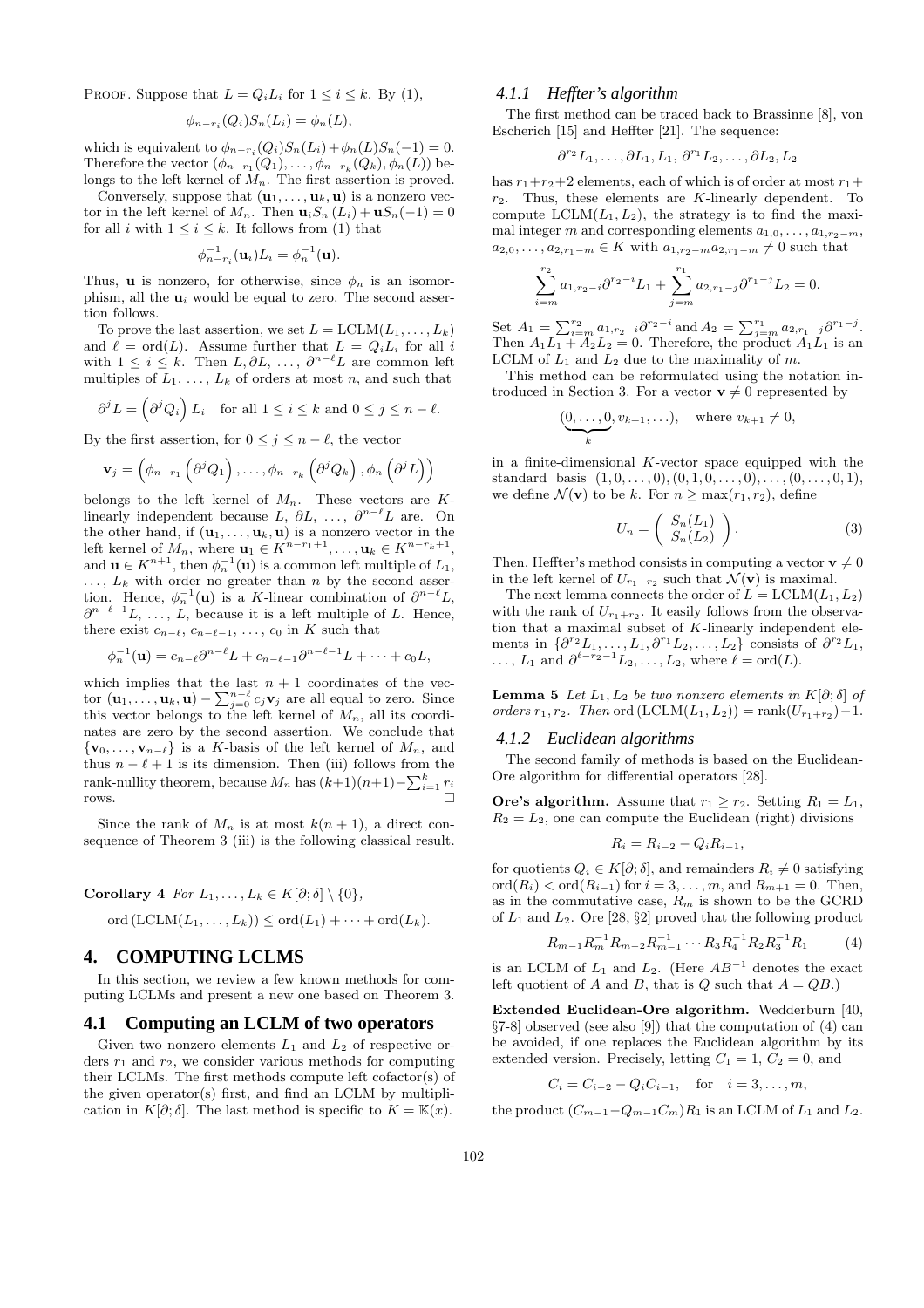Li's determinantal expression. As in the commutative case, a more efficient version of the extended Euclidean-Ore algorithm is based on subresultants [\[25,](#page-7-13) §5]. To avoid technicalities, we present an alternative, efficient, variant of the subresultant algorithm, based on a determinantal formulation [\[25,](#page-7-13) Proposition 6.1]. This method assumes that the order q of the GCRD of  $L_1$  and  $L_2$  is already known. Then, one constructs a square matrix  $\mathcal L$  of size  $r_1+r_2-2g+2$  whose first  $r_1 + r_2 - 2g + 1$  columns are the first  $r_1 + r_2 - 2g + 1$  columns of the matrix  $\begin{pmatrix} S_{r_1+r_2-g}(L_1) \\ S_{r_1+r_2-g}(L_1) \end{pmatrix}$  $S_{r_1+r_2-g}(L_2)$ ), and whose last column is the transpose of the vector  $(\partial^{r_2-g}, \ldots, \partial, 1, 0, 0, \ldots, 0).$ 

 $\overbrace{r_1 - a + 1}^{r_1}$  $r_1-g+1$ If  $\det(\mathcal{L})$  is denoted U, then  $UL_1$  is an LCLM of  $L_1$  and  $L_2$ .

#### *4.1.3 Van der Hoeven's algorithm*

The algorithm that we very briefly mention now is specific to the case  $K = \mathbb{K}(x)$ , where the base field K has characteristic zero. It works by evaluation-interpolation. The idea, originating from [\[5\]](#page-7-14), is to perform operations on differential operators by working on their fundamental systems of solutions. Due to space limitations, and in view of its complexity analysis, we do not give more details here, and refer the reader to the article [\[23\]](#page-7-16).

## **4.2 Computing an LCLM of several operators**

Given several nonzero operators  $L_1, L_2, \ldots, L_k \in K[\partial; \delta]$ we describe various ways to compute  $LCLM(L_1, \ldots, L_k)$ .

## *4.2.1 Iterative LCLMs*

An obvious method is to compute an LCLM of k operators iteratively, that is,

<span id="page-4-3"></span>
$$
L = \text{LCLM}(L_1, \text{LCLM}(L_2, \ldots, \text{LCLM}(L_{k-1}, L_k)).
$$
 (5)

A computationally more efficient (though mathematically equivalent) method is by a divide-and-conquer algorithm, based on the repeated use of the formula

$$
L = \text{LCLM}(\text{LCLM}(L_1, \dots, L_{\lfloor k/2 \rfloor}),
$$
  

$$
\text{LCLM}(L_{\lfloor k/2 \rfloor+1}, \dots, L_k)).
$$
 (6)

<span id="page-4-2"></span>Of course, the efficiency of an iterative algorithm depends on that of the algorithm used for the LCLM of two operators. This is quantified precisely in Section [5.](#page-4-0)

#### *4.2.2 Van Hoeij's algorithm*

Another algorithm for computing the LCLM of  $k$  linear differential operators was implemented by van Hoeij as Maple's DEtools[LCLM] command; it seemingly was never published. For  $k = 2$ , the method is folklore; it is implicit, for instance, in the proof of [\[34,](#page-7-7) Theorem 2.3]. A variant of it is also implemented by the 'diffeq+diffeq' command in Salvy and Zimmermann's gfun package for Maple [\[32\]](#page-7-8).

Informally speaking, the method consists in considering a generic solution  $h_j$  of  $L_j$  for  $1 \leq j \leq k$ , then in finding the first linear dependency between the row vectors  $\partial^i(h_1,\ldots,h_k) = (\partial^i \cdot h_1,\ldots,\partial^i \cdot h_k)$ . In order to perform actual computations, these vectors are represented by the canonical forms  $(\text{rem}(\partial^i, L_1), \ldots, \text{rem}(\partial^i, L_k))$ , for  $i =$  $0, 1, \ldots$ , where rem( $\overline{A}, \overline{B}$ ) denotes the remainder of the right Euclidean division of A by B. Let

$$
L = a_n \partial^n + a_{n-1} \partial^{n-1} + \cdots + a_0,
$$

where  $a_0, a_1, \ldots, a_n$  are undetermined coefficients in K. For all i with  $1 \leq i \leq k$ , let  $R_i$  be the right remainder of L in the division by  $L_i$ . Then  $L \equiv R_i \mod L_i$ . Since L has generic coefficients, ord $(R_i)$  is equal to  $r_i - 1$ , e.g., by [\[25,](#page-7-13) Lemma 2.3]. Note that  $a_0, a_1, \ldots, a_n$  depend linearly on the coefficients of the  $R_i$ 's. There are  $s = r_1 + \cdots + r_k$  coefficients in  $R_1, \ldots, R_k$ . Equating  $R_i = 0$ , for  $i = 1, \ldots, k$ , we obtain a linear system

$$
(a_n, a_{n-1}, \ldots, a_0)H_n = (0, 0, \ldots, 0),
$$

where  $H_n$  is an  $(n + 1) \times s$  matrix over K. Thus, computing LCLM $(L_1, \ldots, L_k)$  amounts to computing a nontrivial vector **v** in the left kernel of  $H_s$  with  $\mathcal{N}(\mathbf{v})$  being maximal. The rank of  $H_s$  is equal to the order of LCLM $(L_1, \ldots, L_k)$ , e.g., by [\[1,](#page-7-15) Proposition 4.3]. Note that the original version of van Hoeij's algorithm does not make use of this last fact, and potentially needs to solve more linear systems, thus being less efficient when the LCLM is not of maximal order.

#### *4.2.3 The new algorithm*

As a straightforward consequence of Theorem [3,](#page-2-3) the  $LCLM(L_1, \ldots, L_k)$  can be computed by determining a nontrivial vector **v** in the left kernel of  $M_s$  given in equation [\(2\)](#page-2-1), with  $\mathcal{N}(v)$  being maximal. This method computes not only the LCLM, but also its left cofactors  $Q_1, Q_2, \ldots, Q_k$ , while van Hoeij's algorithm does not compute any cofactor.

#### <span id="page-4-0"></span>**5. ALGORITHMS, BOUNDS, COMPLEXITY**

In this section, we let  $K = K(x)$  be the field of rational functions with coefficients in a field K, and  $\delta = \frac{d}{dx}$  be the usual derivation with respect to  $x$ . Recall that in this case we use the notation  $\mathbb{K}(x)\langle\partial\rangle$  for  $K[\partial;\delta]$ , and LCLM $(L_1, \ldots, L_k)$ for the *primitive* LCLM of  $L_1, \ldots, L_k$  in  $\mathbb{K}[x]\langle\partial\rangle$ .

All algorithms analysed below are specialisations of the algorithms reviewed in the previous section to  $K = \mathbb{K}(x)$ . Moreover, we make the non-restrictive assumption that all algorithms take as input linear differential operators with polynomial coefficients, that is, belonging to  $\mathbb{K}[x]\langle\partial\rangle$ .

The degree of a nonzero operator  $L \in \mathbb{K}[x]\langle\partial\rangle$ , denoted  $deg_x(L)$ , is defined as the maximal degree of its coefficients. As in the case of usual commutative polynomials,

 $deg_x(AB) = deg_x(A) + deg_x(B)$  for all  $A, B \in \mathbb{K}[x]\langle \partial \rangle \setminus \{0\}.$ 

#### **5.1 Tight degree bounds for the LCLM**

First, we give a sharp degree bound for LCLMs. As we show later, this bound improves upon the bound that can be derived from van Hoeij's algorithm.

<span id="page-4-1"></span>Theorem 6 Let  $L_1, \ldots, L_k$  be operators in  $\mathbb{K}[x]\langle\partial\rangle\setminus\{0\}$ . Let  $s = \text{ord}(L_1) + \cdots + \text{ord}(L_k), \quad and \quad d = \max_{i=1}^k \text{deg}_x(L_i).$ If  $L = \text{LCLM}(L_1, \ldots, L_k)$ , then  $\deg_x(L) \leq d(k(s+1) - s)$ .

PROOF. By Corollary [4,](#page-3-1)  $ord(L) \leq s$ . It follows from Theorem [3](#page-2-3) and Cramer's rule that every nonzero coefficient of L is a quotient of two minors of  $M_s$ . Note that every square submatrix of  $M_s$  has size at most  $k(s + 1)$ , since  $M_s$ has  $k(s + 1) + 1$  rows and  $k(s + 1)$  columns. Thus, the degree of the determinant of such a submatrix is bounded by  $d(k(s+1)-s)$ , because every entry of  $M_s$  is of degree at most d, and the last  $s + 1$  rows of  $M_s$  are free of x.

As a consequence of Corollary [4](#page-3-1) and Theorem [6,](#page-4-1) the first part of Theorem [1](#page-1-1) is easily deduced.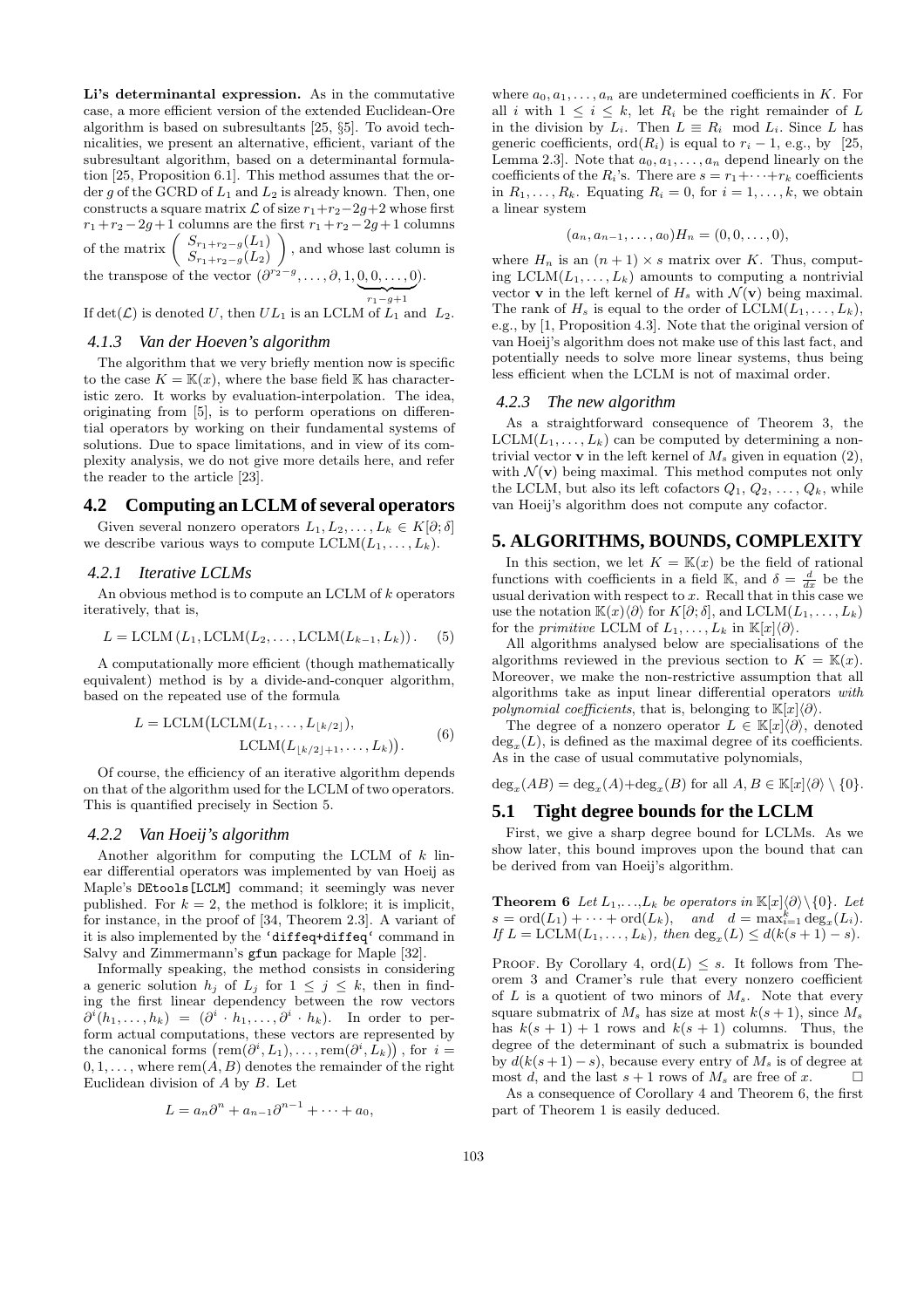<span id="page-5-1"></span>

| Heffter's algorithm                                         | van Hoeij's algorithm                                                                                                                      | Our new algorithm                                                      |  |
|-------------------------------------------------------------|--------------------------------------------------------------------------------------------------------------------------------------------|------------------------------------------------------------------------|--|
| 1. Compute the matrix $U_{r_1+r_2}$ de-<br>fined in $(3)$ . | 1. For all $0 \leq i \leq s$ and $1 \leq j \leq k$ ,<br>compute                                                                            | 1. Compute $M_s$ defined in (2).                                       |  |
| 2. Determine its rank $\rho$ ; set $\ell :=$<br>$\rho-1$ .  | $c_i^{-1}h_{i,j} = \text{rem}(\partial^i, L_i)$ , where<br>$c_i \in \mathbb{K}[x]$ and $h_{i,j} \in \mathbb{K}[x]\langle\partial\rangle$ . | 2. Determine its rank $\rho$ ; set $\ell :=$<br>$\rho + s - k(s + 1).$ |  |
| 3. Extract submatrix $U_{\ell}$ of $U_{r_1+r_2}$ .          | 2. View the $h_{i,j}$ as rows in $\mathbb{K}[x]^{r_j}$ ;                                                                                   | 3. Extract submatrix $M_{\ell}$ of $M_{s}$ .                           |  |
| 4. Find the 1-dim kernel $K$ of $U_{\ell}$ .                | compute rank $\rho$ of $H_s := (h_{i,j}).$                                                                                                 | 4. Find the 1-dim kernel $K$ of $M_{\ell}$ .                           |  |
| 5. Construct $Q_1$ from the first $\ell$ –                  | 3. Extract submatrix $Ho$ of $Hs$ .                                                                                                        | 5. Construct the LCLM from the<br>last $\ell + 1$ coordinates of K.    |  |
| $\mathrm{ord}(L_1)+1$ coordinates of K.                     | 4. Find the 1-dim kernel $K$ of $Ho$ .                                                                                                     |                                                                        |  |
| 6. Compute and return $Q_1L_1$ .                            | 5. Construct the LCLM from $K$ .                                                                                                           | 6. Return the LCLM.                                                    |  |

<span id="page-5-3"></span><span id="page-5-2"></span><span id="page-5-0"></span>Figure 2: Pseudo-code for Heffter's algorithm, van Hoeij's algorithm and our new algorithm.

## **5.2 LCLMs of two operators**

The following result encapsulates complexity analyses of LCLM algorithms for two operators. Heffter's, van Hoeij's and our new algorithm are summarised in Figure [2.](#page-5-0)

<span id="page-5-8"></span>**Theorem 7** Let  $L_1, L_2 \in \mathbb{K}[x]\langle \partial \rangle$  be operators of bidegrees at most  $(d, r)$  in  $(x, \partial)$ . Then it is possible to compute the  $LCLM$  of  $L_1$  and  $L_2$  in complexity

(a)  $\widetilde{O}(\min(r^{\theta} d^2, r^3 d))$  by Heffter's and van der Hoeven's algorithms,

(b)  $\widetilde{Q}(r^{q+1} d)$  by Li's and by van Hoeij's algorithms,

(c)  $\widetilde{O}(r^{\theta} d)$  by the new algorithm.

PROOF. By [\[23,](#page-7-16) Theorems 5, 8 & 23], and using bounds from Theorem [6,](#page-4-1) the complexity of van der Hoeven's algorithm is  $\widetilde{O}(\min((rd)^2 r^{\theta-2}, r^3 d)).$  The most costly parts of Heffter's algorithm are Steps [2,](#page-5-1) [4](#page-5-2) and [6.](#page-5-3) Since the matrix  $U_{r_1+r_2}$  has size  $O(r)$  and polynomial coefficients of degree at most d, the rank and kernel computations involved in Steps [2](#page-5-1) and [4](#page-5-2) can be performed using  $\tilde{O}(r^{\theta}d)$  operations, by Theorem [2.](#page-2-5) Step [6](#page-5-3) consists in multiplying two operators in K[x] $\langle \partial \rangle$  of bidegrees at most  $((r-1)d, r)$  and  $(d, r)$  in  $(x, \partial)$ . This can be done using  $\widetilde{O}(\min((rd)^2 r^{\theta-2}, r^3 d))$ . This proves (a).

The dominant parts of Li's algorithm are the computation of  $g = \text{ord}(\text{GCRD}(L_1, L_2))$ , and the expansion of  $O(r)$ minors of a polynomial matrix of size  $O(r)$  and degree at most  $d$ . By using [\[20,](#page-7-21) Lemma 5.1] and Theorem [2,](#page-2-5)  $g$  can be computed using  $\widetilde{O}(r^{\theta}d)$  operations in K, and the minors can be expanded in  $\widetilde{O}(r^{\theta+1}d)$ . The dominant parts of van Hoeij's algorithm are Steps [2](#page-5-4) and [4.](#page-5-5) Since  $k = 2$ , matrix  $H_s$ has size  $\tilde{O}(r)$ . By an easy induction, its  $(r + j)$ th row has polynomial coefficients of degrees at most  $2id$ , thus  $H_s$  has degree  $O(dr)$ . By Theorem [2,](#page-2-5) the rank and kernel computations have complexity  $\tilde{O}(r^{\theta+1}d)$ . This proves (b).

The dominant parts of the new algorithm are Steps [2](#page-5-6) and [4.](#page-5-7) Since  $k = 2$ , the polynomial matrix  $M_s$  has size  $O(r)$  and degree at most d. By Theorem [2](#page-2-5) again, the rank and kernel computations have cost  $\widetilde{O}(r^{\theta}d)$ . This completes the proof.

Quite surprisingly, the costs of Heffter's and of van der Hoeven's algorithms are penalised by the complexity of multiplication of operators, which is not well-understood yet for <span id="page-5-7"></span><span id="page-5-6"></span><span id="page-5-5"></span><span id="page-5-4"></span>general bidegrees. Precisely, it is an open problem whether two operators of bidegree  $(d, r)$  in  $(x, \partial)$  can be multiplied in nearly optimal time  $\widetilde{O}(r^{\theta-1}d)$ . If such an algorithm were discovered, then the costs of both algorithms would become  $\widetilde{O}(r^{\theta} d)$ , improving the corresponding entries in Figure [1.](#page-1-0)

## **5.3 LCLMs of several operators**

We analyse three algorithms for LCLMs of several operators: DAC, van Hoeij's and our new algorithm.

# <span id="page-5-9"></span>*5.3.1 LCLMs by divide-and-conquer*

Theorem 8 Suppose that we are given an algorithm computing the LCLM of two differential operators which, on input  $L_1, L_2 \in \mathbb{K}[x]\langle \partial \rangle$  of bidegree at most  $(D, R)$  in  $(x, \partial)$ , computes LCLM $(L_1, L_2)$  in complexity  $\widetilde{O}(R^{\alpha}D^{\beta})$  for some constants  $\alpha \geq 2$  and  $\beta \geq 1$  independent of D and R.

There exists an algorithm which, on input  $L_1, \ldots, L_k \in$  $\mathbb{K}[x]\langle\partial\rangle$  of bidegrees at most  $(d,r)$  in  $(x,\partial)$ , computes  $L =$ LCLM $(L_1, \ldots, L_k)$  using  $\widetilde{O}(k^{\alpha+2\beta} r^{\alpha+\beta} d^{\beta})$  operations in K.

PROOF. Suppose without loss of generality that  $k = 2^{\ell}$  is a power of 2. To compute  $L$ , we use a strategy based on  $(6)$ , similar to that of the subproduct tree [\[16,](#page-7-31) §10.1]: we partition the family  $(L_1, \ldots, L_k)$  into pairs, compute the LCLM of each pair using algorithm A available for two operators, remove the polynomial content, then compute LCLMs of pairs, and so on. Let  $L_{[a:b]}$  denote the LCLM of  $L_a, \ldots, L_b$ with the content removed. At level 1, the algorithm computes the  $k/2$  operators  $L_{[1:2]}, \ldots, L_{[k-1:k]}$ , at level 2 the  $k/4$  operators  $L_{[1:4]}, \ldots, L_{[k-3:k]}$ , and so on, the last computation at level  $\ell$  being that of L as the LCLM of  $L_{[1:k/2]}$  and  $L_{[k/2+1:k]}$ . Let  $\mathsf{C}(R,D) = \widetilde{O}(R^{\alpha}D^{\beta})$  denote the complexity of algorithm  $A$  on inputs of bidegrees at most  $(D, R)$ . By Theorem [6,](#page-4-1) the operators computed at level  $1 \leq j \leq \ell$  have bidegree at most  $(2^{j}r, 2^{j}d((2^{j}-1)r+1))$ . Thus, the total cost of the DAC algorithm on  $k$  inputs of bidegree at most  $(d, r)$  is bounded by  $\sum_{j=0}^{\ell-1} \frac{k}{2^{j+1}} \cdot C\left(2^j r, 2^j d((2^j-1)r+1)\right)$ , plus the cost of the content removal, which is negligible. Up to polylogarithmic factors, the cost is bounded by  $\stackrel{\ell-1}{\relbrace{\smile}}$ k j α k  $\alpha + \beta$ β  $\stackrel{\ell-1}{\nabla}$ j  $\alpha+2\beta-1$ 

$$
\sum_{j=0} \frac{k}{2^{j+1}} \cdot (2^j r)^\alpha \cdot (4^j dr)^\beta = \frac{k}{2} \cdot r^{\alpha+\beta} \cdot d^\beta \cdot \sum_{j=0} (2^j)^{\alpha+2\beta-1},
$$

which is  $O(k^{\alpha+2\beta}r^{\alpha+\beta}d^{\beta})$ . This concludes the proof.  $\square$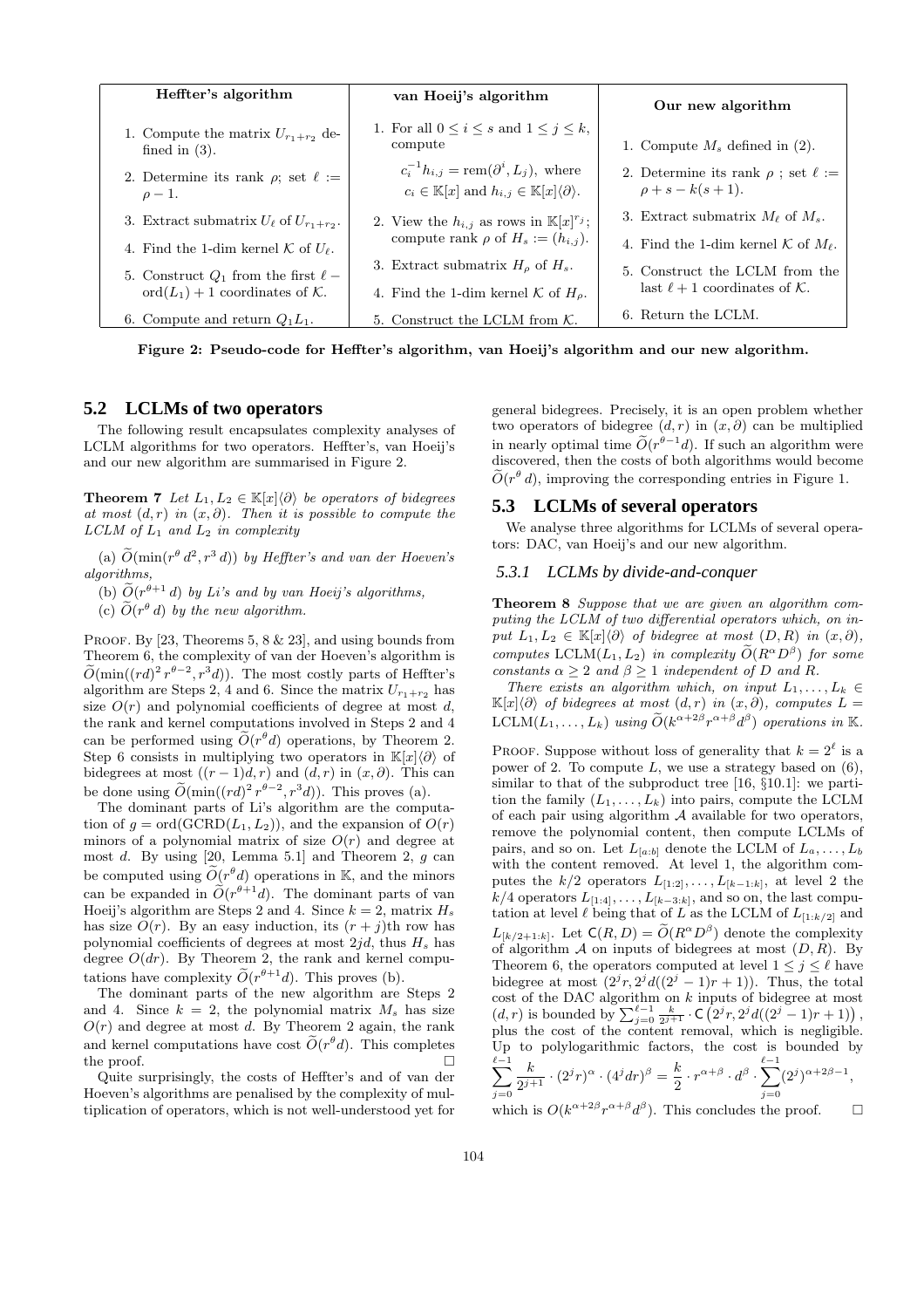The cost of the algorithm is essentially that of its last step; this is a typical feature of DAC algorithms. A similar analysis shows that the iterative algorithm based on formula [\(5\)](#page-4-3) is less efficient, and has complexity  $\widetilde{O}(k^{\alpha+2\beta+1}r^{\alpha+\beta}d^{\beta}).$ 

As a corollary of Theorems [7](#page-5-8) and [8,](#page-5-9) we get a proof of the complexity estimates in the first three entries of Figure [1.](#page-1-0)

#### <span id="page-6-0"></span>*5.3.2 Van Hoeij's and the new algorithm*

Theorem 9 Let  $L_1, \ldots, L_k \in \mathbb{K}[x]\langle \partial \rangle$  have bidegrees at most  $(d, r)$  in  $(x, \partial)$ . One can compute LCLM $(L_1, \ldots, L_k)$ 

- (a) in  $\widetilde{O}(k^{\theta+1}r^{\theta+1} d)$  operations by van Hoeij's algorithm,
- (b) in  $\widetilde{O}(k^{2\theta}r^{\theta} d)$  operations by the new algorithm.

PROOF. The proof is similar to that of Theorem [7\(](#page-5-8)b) and (c). The most costly parts of van Hoeij's algorithm are Steps [2](#page-5-4) and [4.](#page-5-5) Matrix  $H_s$  has size  $O(kr)$  and polynomial coefficients of degree  $O(krd)$ . By Theorem [2,](#page-2-5) the rank and kernel computations have complexity  $\widetilde{O}((kr)^{\theta} krd) = \widetilde{O}(k^{\theta+1}r^{\theta+1}d).$ This proves (a). The dominant parts of the new algorithm are Steps [2](#page-5-6) and [4.](#page-5-7) The polynomial matrix  $M_s$  has size  $O(k<sup>2</sup>r)$  and degree at most d. By Theorem [2,](#page-2-5) the rank and kernel computations have cost  $\widetilde{O}((k^2 r)^{\theta} d) = \widetilde{O}(k^{2\theta} r^{\theta} d)$ .  $\Box$ 

As a corollary of Theorem [9,](#page-6-0) we get a proof of the complexity estimates in the last two entries of Figure [1.](#page-1-0) Note that Cramer's rule applied to the matrix  $H_s$  analysed in the previous proof yields the bound  $O(k^2r^2d)$  on the coefficient degrees of the LCLM. This bound is improved by Theorem [1.](#page-1-1)

## **6. SMALLER COMMON LEFT MULTIPLES**

Our approach to computing more common left multiples (CLMs), that are generally not of minimal order, but smaller in total arithmetic size than the LCLM, is similar to the linear-algebraic approach used in Section [3.](#page-2-4) However, instead of considering a matrix encoding the  $\partial^i L_j$ , with polynomial coefficients, we turn our attention to a matrix encoding the  $x^{i_1} \partial^{i_2} L_j$ , with *constant* coefficients.

Existence of smaller CLMs. The new building block to consider is, for an operator P in K[x] $\langle \partial \rangle$  of total degree  $\Delta$ in x and  $\partial$ , and an integer  $N \geq \Delta$ , the  $\binom{N-\Delta+2}{2} \times \binom{N+2}{2}$ matrix  $C_N(P)$  with scalar coefficients whose rows represent the operators of the form  $x^{i_1} \partial^{i_2} P$  for  $0 \leq i_1 + i_2 \leq N$ , in any fixed order, and whose columns are indexed by the monomials of total degree at most  $N$ , in any fixed order.

Let  $L_1, \ldots, L_k$  be elements of K[x] $\langle \partial \rangle$ , with respective total degrees  $\Delta_1, \ldots, \Delta_k$ . For  $N \ge \max\{\Delta_1, \ldots, \Delta_k\}$ , let  $M'_{N}(L_1,\ldots,L_k)$  be the matrix  $\binom{C_N(L_1)}{k}$ 

$$
M'_{N} = M'_{N}(L_{1},...,L_{k}) = \begin{pmatrix} C_{N}(L_{1}) & & & \\ & \ddots & & \\ & & C_{N}(L_{k}) \\ -I_{N+2} & \cdots & -I_{N+2} \\ \end{pmatrix}.
$$

This matrix has  $m(N)$  rows and  $n(N)$  columns, where

$$
m(N) = {N+2 \choose 2} + \sum_{j=1}^{k} {N - \Delta_j + 2 \choose 2}, n(N) = k {N+2 \choose 2}
$$

Assuming all  $\Delta_i$  equal to a same value  $\Delta$ , the matrix  $M'_N$ certainly has a nontrivial left kernel when  $m(N) > n(N)$ , that is when  $k\binom{N-\Delta+2}{2}$  >  $(k-1)\binom{N+2}{2}$ , which happens when

$$
N \ge B \text{ for } B = \left\lceil k\Delta + \frac{\sqrt{4k(k-1)\Delta^2 + 1} - 3}{2} \right\rceil \le 2k\Delta,
$$

<span id="page-6-1"></span>where the approximation holds for large values of  $k$  or  $\Delta$ .

Using  $\Delta \leq d + r$  yields the main result of this section.

Theorem 10 Let  $L_1, \ldots, L_k$  be elements in  $\mathbb{K}[x]\langle\partial\rangle\setminus\{0\}$  of orders at most r, and with coefficients of degrees at most d. There exist nonzero common left multiples of total degree  $\leq$  $2k(d+r)$  in  $(x, \partial)$ , and total arithmetic size  $O(k^2(d+r)^2)$ .

Algorithms for CLMs. A simple algorithm for computing common left multiples of total degree  $B \approx 2k(d+r)$ in  $(x, \partial)$  is based on the left kernel computation of the scalar matrix  $M'_{B}(L_1,\ldots,L_k)$ . This matrix has sizes of order  $kB^2/2 \approx 2k^3(d+r)^2$ . The cost of the procedure is  $O(k^{3\theta}(d+r)^{2\theta})$ ; it is dominated by the kernel computation.

To simplify the discussion, we assume in the remaining of the section that  $L_1, \ldots, L_k$  have bidegrees at most  $(d, r) = (n, n)$ . Then, Theorem [10](#page-6-1) implies that, while the LCLM has order at most kn and degrees at most  $k^2n^2$ , there exist common left multiples of order and degree at most 4kn. However, computing such a small multiple by the previous algorithm of complexity  $O(k^{3\theta}n^{2\theta})$  is more costly than computing the LCLM by the last two algorithms in Figure [1.](#page-1-0)

Here we briefly sketch a faster algorithm for computing a common left multiple of order and degree at most 4kn, based on Hermite-Padé approximation [\[5,](#page-7-14) Chapter 10]. One determines series solutions of the  $L_i$  at order  $O(k^2n^2)$ , takes a random linear combination  $f$  of them, computes its first  $4kn$ derivatives, and outputs a Hermite-Padé approximant of  $f, f', \ldots, f^{(4kn)}$  of type  $(4kn, \ldots, 4kn)$ . The dominant complexity is that of the Hermite-Padé step,  $\widetilde{O}(k^{\theta+1}n^{\theta+1})$  [\[36\]](#page-7-38).

A Fast LCLM Heuristic. As an interesting consequence of this fast CLM computation, we deduce a very efficient heuristic for LCLMs, asymptotically faster than all algo-rithms in Figure [1.](#page-1-0) It proceeds in 3 steps:  $(i)$  compute  $O(1)$ CLMs of order and degree at most  $4kn$ ;  $(ii)$  take two random linear combinations with coefficients in  $\mathbb{K}[x]$ ; *(iii)* return their GCRD. The dominating steps are  $(i)$  and  $(iii)$ . By using Hermite-Padé approximants for step  $(i)$  and Grigoriev's algorithm  $[20]$  combined with Theorem [2](#page-2-5) for step  $(iii)$ , the total complexity is  $\widetilde{O}(k^{\theta+1}n^{\theta+1})$ . This is nearly optimal, in view of the LCLM size  $k^3n^3$ . However, we are not yet able to turn this heuristic into a fully proved algorithm.

## **7. EXPERIMENTS**

We implemented<sup>[1](#page-6-2)</sup> two variants of our new algorithm in Magma V2.16-7 [\[4\]](#page-7-39) and compared them with Magma's builtin LCLM routine (command LeastCommonLeftMultiple).

Some experimental results are summarised in Table [1.](#page-7-40) We take as input  $k = 2$  *random* operators in  $\mathbb{F}_p[x]\langle\partial\rangle$ , each of bidegree  $(d, r) = (n, n)$  in  $(x, \partial)$ , where p is a medium-sized prime and *n* is of the form  $\lceil 2^{j/2} \rceil$ , for  $2 \le j \le 11$ . Column New gives timings for the first variant of the new algorithm, that uses Magma's built-in polynomial linear algebra solver (the Kernel routine), while column New+S gives timings for the second variant, based on our own high-level implementation of Storjohann's high-order lifting algorithm [\[35\]](#page-7-19). Column  $(N, D)$  displays the size N and the degree D of the polynomial matrix dealt with by algorithms New and New+S. The dominating part of these algorithms is the left kernel computation for a polynomial matrix of size  $(N+1) \times N$  and

.

<span id="page-6-2"></span><sup>1</sup>All computer calculations were performed on a Quad-Core Intel Xeon X5160 processor at 3GHz, with 8GB of RAM.